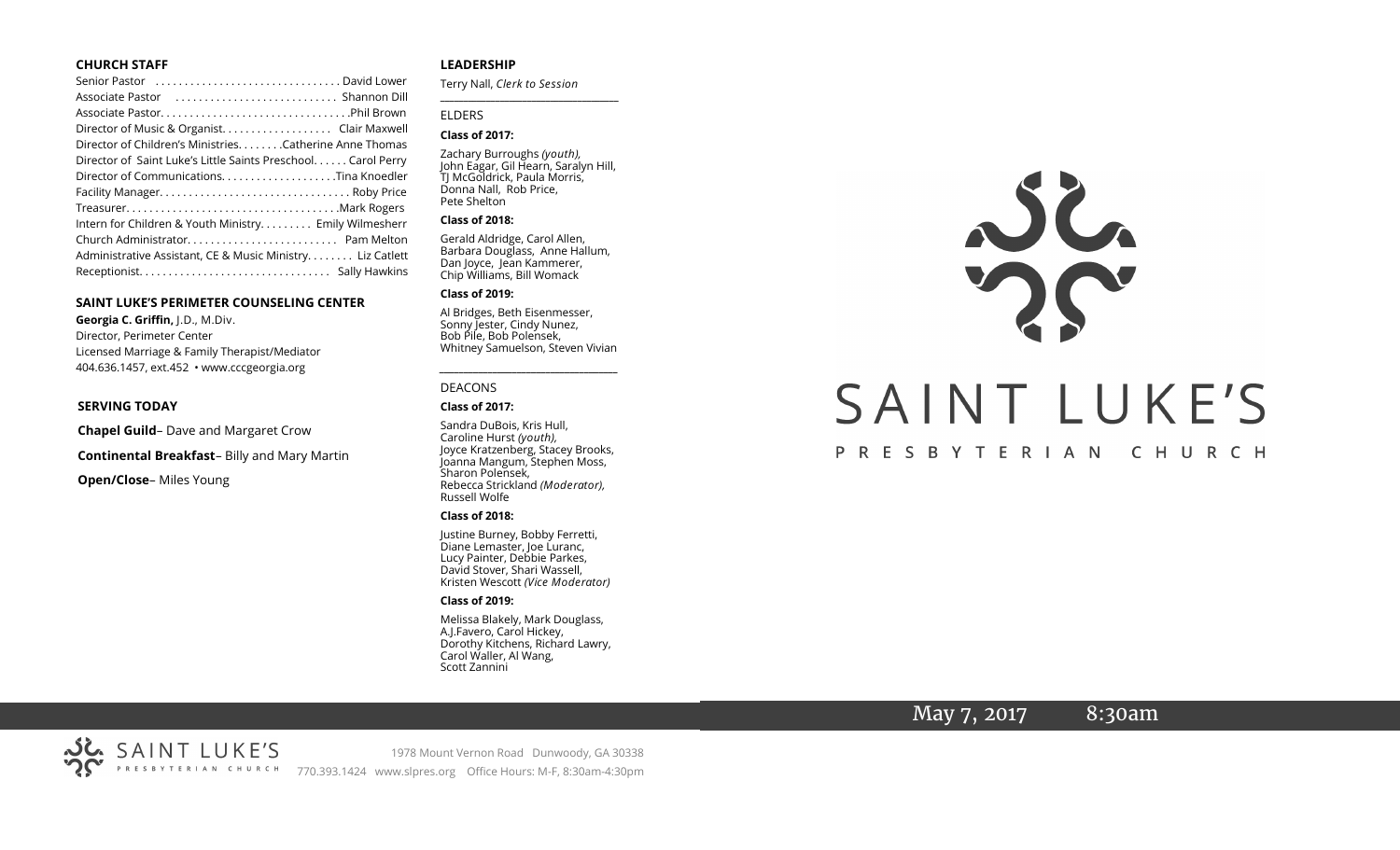

1978 Mount Vernon Road • Dunwoody, Georgia 30338 770.393.1424 • www.slpres.org

## **May 7, 2017**

Fourth Sunday of Easter

#### **Liturgical Color:** White

*White is used on days we celebrate the redemptive work of Jesus Christ, such as Easter, Christmas and Communion Sundays.*

## **SUNDAY SCHEDULE**

8:30am Chapel Communion Service 9:30am Sunday School 11:00am Sanctuary Worship Service *Nursery available at all services and Sunday School.*

## MISSION

Responding to God's call and empowered by the Holy Spirit, we invite all to join us in knowing, serving, and sharing Jesus Christ here and around the world.

## VISION

To be a beacon of faith, hope, and love– every member an active disciple in Christ's ministry.

# **WELCOME, GUESTS!**

We are delighted you are worshipping with us.

**DURING** the Welcome, please print the requested information on the Friendship Pad and pass the Friendship Pad down the pew.

**AFTER** the worship service, please join us outside the Chapel where our Pastors will be available to answer questions and provide you with a loaf of freshly-baked bread.

**FOR MORE** information about our programs, ministries or membership, please contact one of our Pastors at 770.393.1424, or visit our website: slpres.org.

## **THAT ALL MAY WORSHIP**

**ASSISTIVE** hearing devices, large print hymnals, large print bulletins and back cushions are available. Please contact an usher for further assistance. **CHILDREN'S WORSHIP** notebooks

and activity sheets are available on the table just outside the Chapel doors. For your convenience, there is a Family Restroom located in the hallway of the administrative offices, on the first floor, near the main lobby. **INTERFAITH OUTREACH HOME (IOH)—** This

organization provides transitional housing for homeless families. On the third Thursday of each month when the adults have life skills training; Saint Luke's provides and delivers a meal which feeds approximately 10 adults and 15 children. Meal expenses are reimbursable by Saint Luke's. Volunteers are needed for Thursday, May 18. Please sign up in the lobby or feel free to call Al Bridges at 770-394-6581.

**CAMP LITTLE SAINTS**— Saint Luke's Preschool & Kindergarten is offering a fun camp for kids who turned 2 by September 1, 2016 through kids who have completed Kindergarten. 4 days each week, 9 a.m. - 1 p.m. Space is limited. Contact Carol Perry at 770.393.1424 ext. 240.

GETTING SPACY // May 30 – June 2 // Blast off for fun as we learn what it takes to be an astronaut! We'll suit up and climb aboard the SLLS Spaceship to explore the planets in our solar system. Along the way we'll make edible moon rocks and Martian Slime!

TAKE ME OUT TO THE BALLGAME // June 5 – June 8 // Grab your baseball hat and hit the SLLS ballpark! Our ball players will spend lots of time with balls of all kinds during the week. There will be plenty of ballpark snacks and we'll take home our very own personalized trading cards!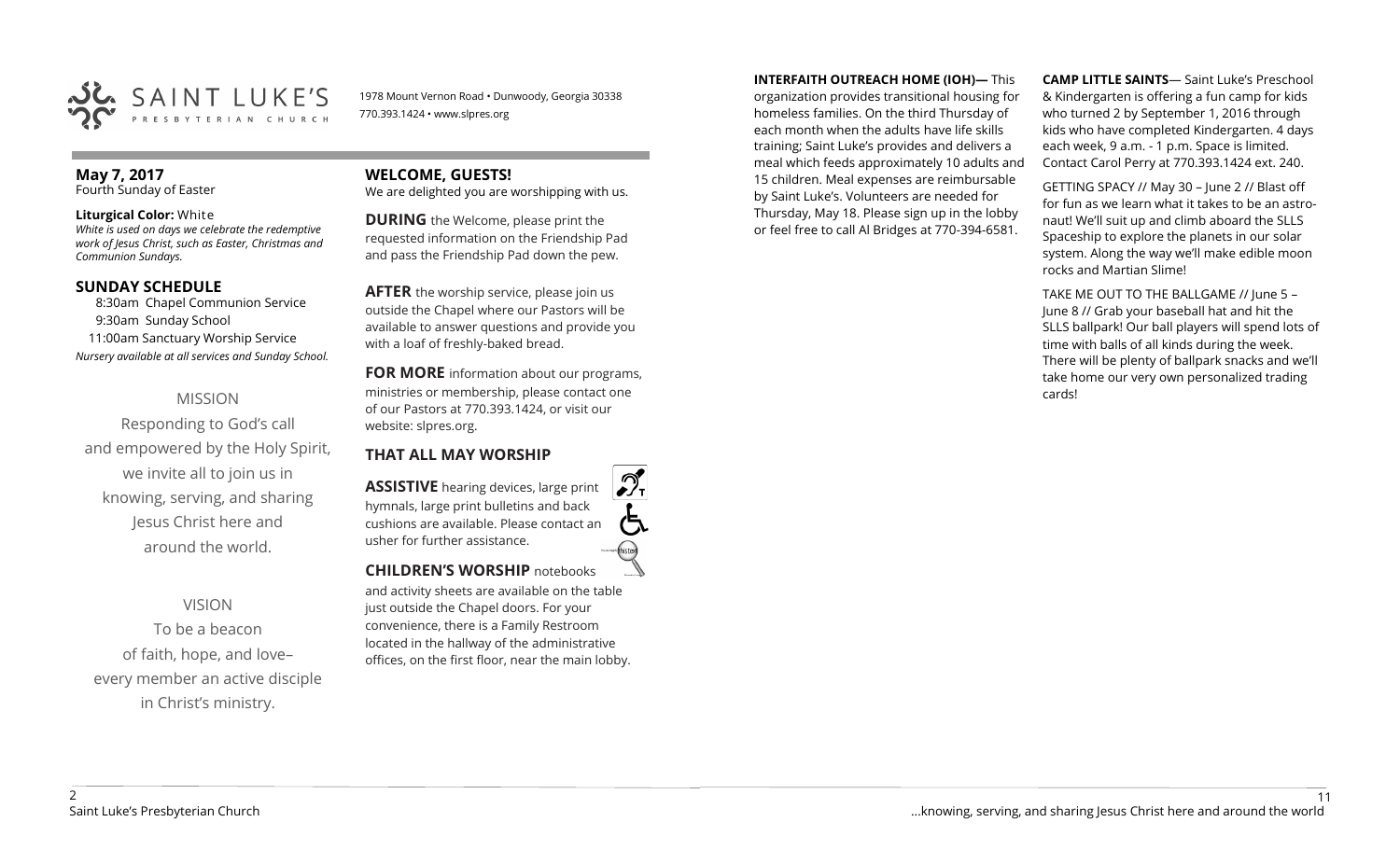# YOUTH MINISTRY

**Phil Brown philbrown@slpres.org / 770.393.1424 ext. 238 Emily Wilmesherr emilywilmesherr@slpres.org/ 770.393.1424 ext. 234**   $\_$  ,  $\_$  ,  $\_$  ,  $\_$  ,  $\_$  ,  $\_$  ,  $\_$  ,  $\_$  ,  $\_$  ,  $\_$  ,  $\_$  ,  $\_$  ,  $\_$  ,  $\_$  ,  $\_$  ,  $\_$  ,  $\_$  ,  $\_$  ,  $\_$  ,  $\_$  ,  $\_$  ,  $\_$  ,  $\_$  ,  $\_$  ,  $\_$  ,  $\_$  ,  $\_$  ,  $\_$  ,  $\_$  ,  $\_$  ,  $\_$  ,  $\_$  ,  $\_$  ,  $\_$  ,  $\_$  ,  $\_$  ,  $\_$  ,

## **YOUTH SUNDAY SCHOOL**

Youth will go out to breakfast today.

#### **YOUTH GROUP**

Blessing of the Animals today at 2pm and then Youth will go out afterward for tacos or ice cream, to be determined.

## **SUMMER TRIP MEETING TODAY**

Parents and youth, if you are going to Mt. Top, Massanetta Springs, or Montreat, please plan to attend the meeting from 12:30-1:30pm in the Session Room, lunch provided**.** 

#### **MARK YOUR CALENDARS**

**May 7:** During Sunday School there will be a Parent Feedback Group with Breakfast and coffee (FINCH classroom) Year End Review. Youth will go out to breakfast.

\_\_\_\_\_\_\_\_\_\_\_\_\_\_\_\_\_\_\_\_\_\_\_\_\_\_\_\_\_\_\_\_\_\_\_\_\_\_\_\_\_\_\_\_\_\_\_\_\_\_\_\_\_\_\_\_\_\_\_\_\_\_\_\_\_\_\_\_\_\_\_\_\_\_\_\_\_\_\_\_\_\_\_\_\_\_\_\_\_\_\_\_\_\_\_\_\_\_\_\_

- **May 7:** Blessing of the Animals, 2pm (Ice Cream or Tacos, afterward)
- **May 14:** Sunday School, No Youth Group (Mother's Day)
- **May 21:** Six Flags (sign up and details on line)
- **May 28:** No Sunday School or Youth Group (Memorial Day Weekend)

# MUSIC MINISTRY

**Clair Maxwell clairmaxwell@slpres.org / 770.393.1424 ext. 227** 

## **CHOIR REHEARSALS ON WEDNESDAYS:**

| 6:30-7:20pm | Festival Ringers, Youth & Adults, Clair Maxwell, Director |
|-------------|-----------------------------------------------------------|
| 7:30-9:00pm | Chancel Choir, Youth & Adults, Clair Maxwell, Director    |

## **SUMMER MUSIC**

We are currently scheduling music for our summer worship services while our choirs take the summer off. If you play an instrument, take music lessons, or can't sing with the choirs during the year, this is your chance to share your gifts with the congregation. Music is needed at the 8:30 and 11am services from June 4 through August 13. All singers and instrumentalists are welcome and appreciated! Contact Clair Maxwell if interested.

## **In Preparation for Worship**

The people of God are not merely to mark time, waiting for God to step in and set right all that is wrong. Rather, they are to model the new heaven and new earth, and by so doing awaken longings for what God will someday bring to pass.

*— Philip Yancey*

**Prelude** Prelude *Herbert Howells* 

## **Welcome and Announcements**

## **Call to Worship\***

|  | Leader: Alleluia, Christ is risen!                                                  |  |
|--|-------------------------------------------------------------------------------------|--|
|  | People: He is risen, indeed! Alleluia!                                              |  |
|  | Leader: We give praise to God, the Lord of New Life,                                |  |
|  | People: for those who hunger for God shall find Him risen, and be fed by the truth! |  |
|  | Leader: All the earth will remember hope's victory,                                 |  |
|  | People: all people will practice hope until the kingdom of heaven is come!          |  |
|  | Leader: Let us worship the risen Lord, our God!                                     |  |
|  |                                                                                     |  |

**Hymn #242\*** Day of Delight and Beauty Unbounded *IN DIR IST FREUDE*

## **Call to Confession\***

Leader: The Lord be with you. **People: And also with you.** Leader: Let us pray.

## **Prayer of Confession\***

**Living God,** 

**You have given us your commandments so that we might have abundant life. We confess that we have not always walked in your way. For all that is broken in our lives, we ask for your healing. For all that is off-course in our choices and relationships, we ask for your forgiveness. For all that works against life and blessing in the world, we ask for your transforming grace. Heal us, forgive us, and make us new…**(*Silence is kept for personal reflection)*  Leader: Lord, in Your mercy,

**People: Hear our prayer. Amen.**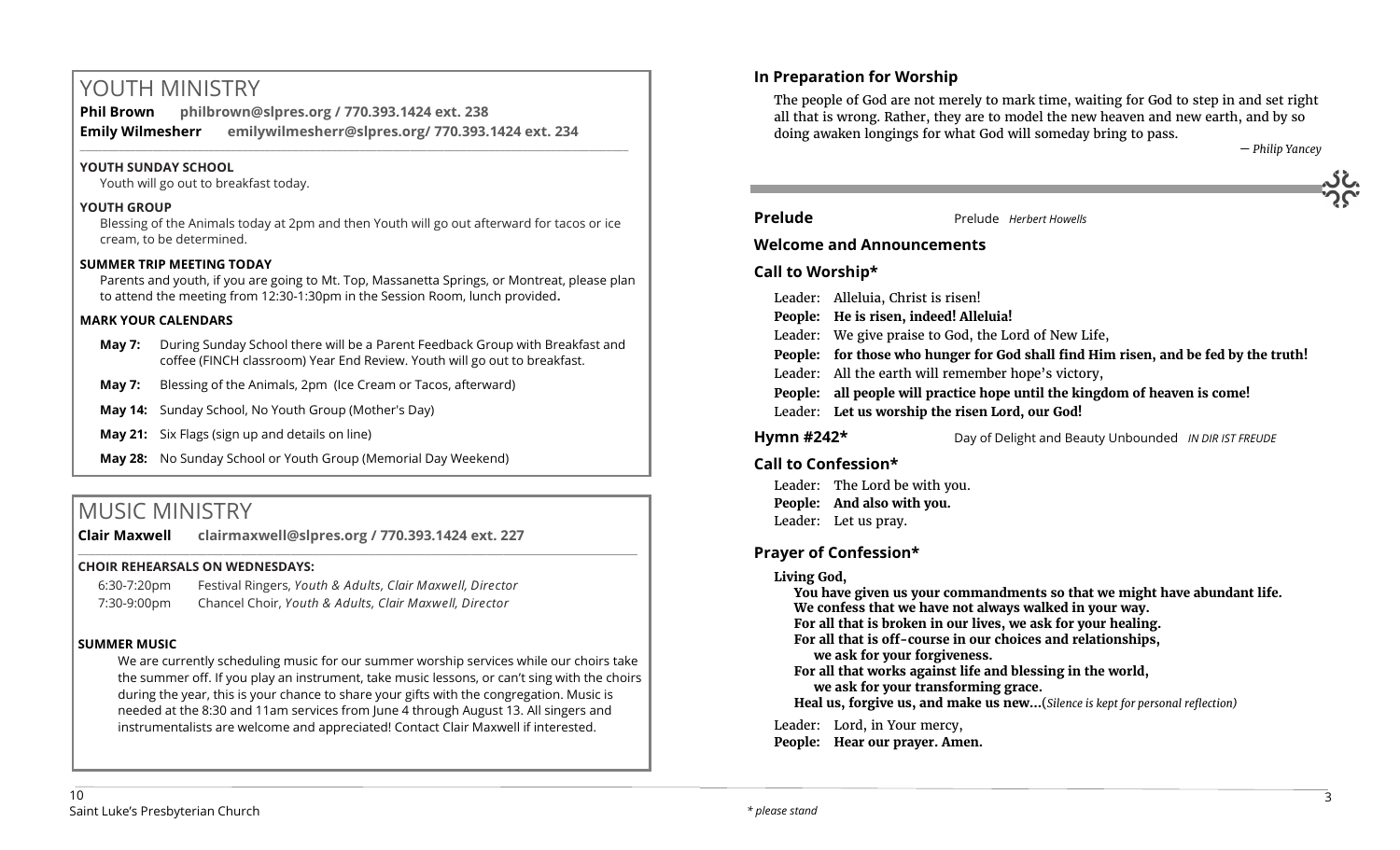## **Assurance of Forgiveness\***

#### **Song of Praise\* Praise God, from Whom All Blessings Flow** *LASST UNS ERFREUEN*

**Praise God, from whom all blessings flow. Praise God all creatures high and low.** 

**Alleluia, alleluia! Praise God, in Jesus fully known: Creator, Word and Spirit one. Alleluia, alleluia! Alleluia, alleluia, alleluia!** 

## **Passing of the Peace of Christ\***

Leader: May the peace of Christ be with you. **People: And also with you.**

## **Prayer for Illumination**

#### **Scripture Lesson** Acts 8:26-40, *page 127 of the New Testament*

Leader: The Word of the Lord. **People: Thanks be to God.**

## **Tell Us Our Story Phil Brown Phil Brown**

*Children are always welcome to stay in worship. If preferred, parents may take their child(ren) to the nursery.*

**Sermon** Faith Guides **Example 2** David Lower

#### **Hymn #383\*** Dream On, Dream On *DREAM ON*

Stanza One- Solo, Stanzas 2 and 3- All

**Affirmation of Faith\*** Nicene Creed

#### **We believe in one God, the Father, the Almighty, maker of heaven and earth of all that is, seen and unseen. We believe in one Lord, Jesus Christ, the only Son of God, eternally begotten of the Father, God from God, Light from Light, true God from true God, begotten, not made, of one Being with the Father; through him all things were made. For us and for our salvation he came down from heaven, was incarnate of the Holy Spirit and the Virgin Mary and became truly human.**

## ADULT MINISTRY

**Shannon Dill shannondill@slpres.org / 770.393.1424 ext. 229**   $\_$  ,  $\_$  ,  $\_$  ,  $\_$  ,  $\_$  ,  $\_$  ,  $\_$  ,  $\_$  ,  $\_$  ,  $\_$  ,  $\_$  ,  $\_$  ,  $\_$  ,  $\_$  ,  $\_$  ,  $\_$  ,  $\_$  ,  $\_$  ,  $\_$ 

#### **ADULT SUNDAY SCHOOL**

Classes meet between the worship services, 9:30-10:30am. Descriptions of current groups are available on our website (slpres.org) or http://bit.ly/AdultSundaySchool. Please join us!

#### **FRIDAY MORNING MEN'S BIBLE STUDY**

Fellowship and Bible study every Friday from 6:40-8am in the Parlor with Dan Joyce.

#### **DISCIPLE SERIES**

The final study in the Series, *Christian Believer,* focuses on essential doctrines of the Christian faith and makes connections between the doctrine and daily living. Classes are Tuesdays, 7-9pm.

#### **BIBLE STUDY: "WAYFARERS"**

Come join David, Shannon or Phil as this week's preacher leads a study of the scripture for the upcoming Sunday's worship. Meet on Wednesdays at 10am in the church library.

**\_\_\_\_\_\_\_\_\_\_\_\_\_\_\_\_\_\_\_\_\_\_\_\_\_\_\_\_\_\_\_\_\_\_\_\_\_\_\_\_\_\_\_\_\_\_\_\_\_\_\_\_\_\_\_\_\_\_\_\_\_\_\_\_\_\_\_\_\_\_\_\_\_\_\_\_\_\_\_\_\_\_\_\_\_\_\_\_\_\_\_\_\_\_\_\_\_\_\_\_\_\_\_\_\_\_\_** 

# S P L A S H ! CHILDREN'S MINISTRIES

**Catherine Anne Thomas cathomas@slpres.org / 770.393.1424 ext. 228** 

#### **VBS VOLUNTEER TRAINING NEWS**

Our "Ladies Night Out" VBS Decorating Workshop was so much fun! No worries if you missed it…we're planning ANOTHER fun work session on Wednesday, May 10. Drop in for our "Decorating and Donuts After Drop-Off" session from 9:15 to 11am on the Great Hall Stage. We'll have coffee, pastries, and all the Fun Factory decorating you can do! It will be a great time to catch up with old friends and make some new ones while helping "make the magic happen" for our upcoming Vacation Bible School, scheduled for June 12 – June 15.

Fun Factory "employees" are encouraged to attend ONE of these two training sessions:

- ~ Wednesday, May 17 from 7-8pm, Room 231/233, dessert and drinks provided or
- $\sim$  Sunday, June 4 from 12-1pm, Room 231/233, light lunch and drinks provided

*Please RSVP for a session to Liz Catlett. Childcare is available by reservation only for the June 4 session. We'll provide a spot for your child if you contact [lizcatlett@slpres.org.](mailto:lizcatlett@slpres.org) Please pack a lunch pail for your small factory workers!*

#### **CHILDREN'S WELCOME WAGON**

Needed: friendly adult volunteers to serve as a Children's Welcome Wagon greeter in Sheppard Hall on Sunday mornings! Hours: Sunday mornings (that you select) from 10:45am to 12:15pm. Please email [cathomas@slpres.org](mailto:cathomas@slpres.org) if you can help.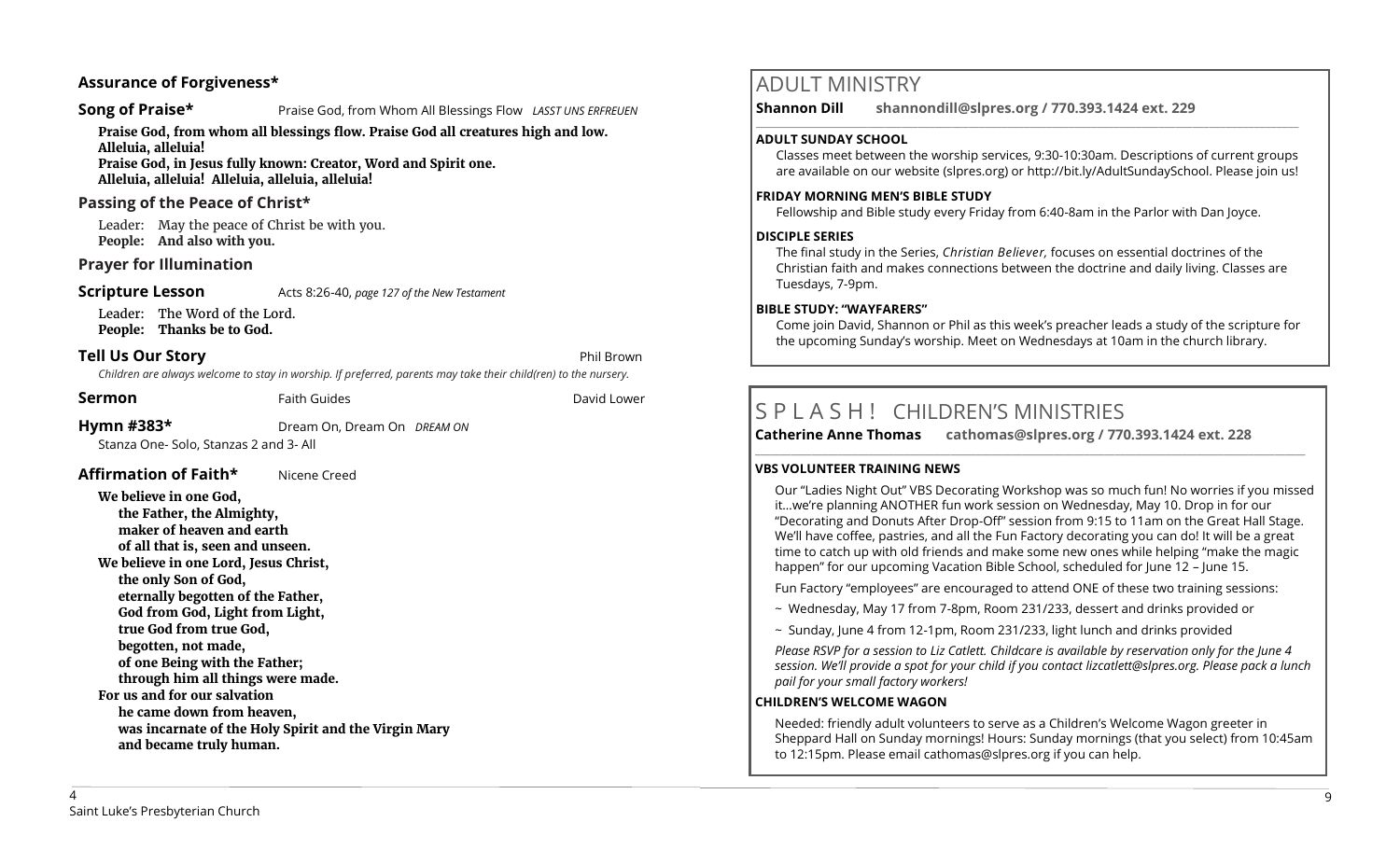# **FAST TRACK TECHNOLOGY - THE RISE OF THE SMART HOME**

Come to the last **Men's Breakfast** before the two month summer break. The topic - The Rise of the Smart Home. Make Saturday, May 13, the day you put on your technology game face and get an inside view about new home automation technology. David Reid, one of our own, entrepreneur and local student, will be with us to talk about this trending topic - what it is; what it can do for you. And, while all that learning is taking place, you will enjoy a delicious breakfast. It's a high powered combination that is sure to jump start your Saturday. 8am - Book it!

Saint Luke's women and their guests are always welcome. Deadline for responding is Wednesday, May 10. Daryl Moore (H)770-395-6278, (M)404-993-6203, ddmoore@yahoo.com

Nicene Creed *(continued)* **For our sake he was crucified under Pontius Pilate; he suffered death and was buried. On the third day he rose again in accordance with the Scriptures; he ascended into heaven and is seated at the right hand of the Father. He will come again in glory to judge the living and the dead, and his kingdom will have no end. We believe in the Holy Spirit, the Lord, the giver of life, who proceeds from the Father and the Son, who with the Father and the Son is worshiped and glorified, who has spoken through the prophets. We believe in one holy catholic and apostolic church. We acknowledge one baptism for the forgiveness of sins. We look for the resurrection of the dead, and the life of the world to come. Amen.** 

## **Prayers of the People**

## **The Lord's Prayer**

**Our Father, who art in heaven, hallowed be thy Name, thy kingdom come, thy will be done, on earth as it is in heaven. Give us this day our daily bread; and forgive us our debts, as we forgive our debtors; and lead us not into temptation, but deliver us from evil. For thine is the kingdom, and the power, and the glory, forever. Amen.**

## **Offering Invitation**

*Giving is a tangible sign of worship. If you give electronically, there is a blue, laminated, electronic giving card in the pew rack to place in the offering plate as it is passed.*

## **Offertory**